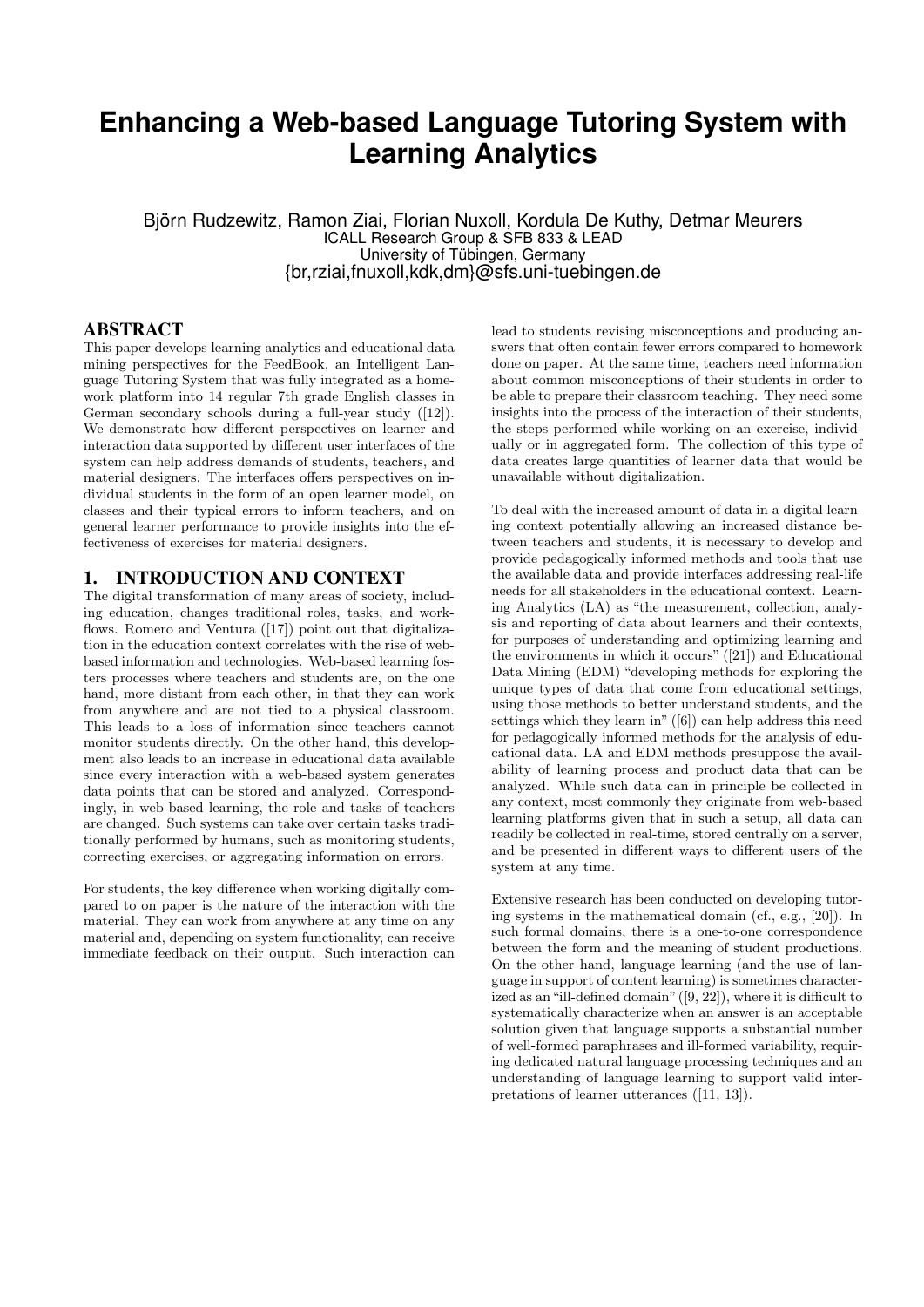Second Language Acquisition (SLA) research attempts to characterize the nature of the language learning process. Interactionist approaches in SLA emphasize that for language learning, not only input is necessary, but also interaction ([\[8\]](#page-6-9)) given a specific social configuration ([\[23\]](#page-6-10)). Such interaction in an educational context typically involves peer learners and teachers. In Computer-Assisted Language Learning (CALL), digital tutoring systems may also support dyadic interaction, with some SLA studies showing comparable learning gains for human-computer as for human-human interaction (e.g., [\[16\]](#page-6-11)). When learners do not successfully complete a task, the teacher or system can provide corrective feedback. The reaction to corrective feedback by learners is typically referred to as uptake ([\[10\]](#page-6-12)). Uptake is considered successful if the learner manages to implement the specific feedback provided by the teacher, i.e., when the learner answer is correct or does not contain this particular error anymore. Explicit meta-linguistic corrective feedback has been shown to be an effective form of feedback supporting successful uptake (cf., e.g., [\[7\]](#page-6-13)).

Bringing together research on SLA and CALL with real-life contexts of teaching and learning, we would like to argue that LA is essential to address the real-life needs of students, teachers, and material designers. In this paper, we substantiate this perspective by first introducing the intelligent web-based tutoring system FeedBook, which we used in a yearlong study in an authentic secondary school context, before turning to the LA interfaces and insights this supports in section [3.](#page-2-0)

# 2. THE BASIS FOR DATA COLLECTION

In order to collect data for LA and EDM, two components are necessary: an instrument to collect data with, and users who interact with this instrument, ideally in an authentic learning context to support ecologically valid, generalizable interpretations. In the following, we will first describe the instrument (a web-based tutoring system) and then the study we conducted in a real-life school context to generate the data underlying the work presented in this article.

#### 2.1 The FeedBook System

The FeedBook ([\[18,](#page-6-14) [24,](#page-6-15) [14\]](#page-6-16)) is a web-based tutoring system for 7th grade learners of English. The system offers a digital version of 230 exercises from the paper-based Camden Town 3 workbook, and 154 exercises in three difficulty levels as additional material, discussed more in section [3.1.](#page-2-1) The FeedBook follows the paper workbook in its design, splitting the curriculum into six themes. Each theme has a specific topic, builds up to functional language tasks in the spirit of Task-Based Language Teaching ([\[5\]](#page-6-17)), and covers two to three grammar constructs. For each of the grammar constructs in the curriculum, the system offers immediate interactive meta-linguistic formative scaffolding feedback to students ([\[19\]](#page-6-18)). While students are working on an exercise, the system checks an answer immediately after it has been typed in and provides feedback on whether it is correct or why it is incorrect. As spelled out in [\[19\]](#page-6-18), generation of the feedback combines computational linguistic analysis of exercise specifications with explicit modeling of the language constructs in the curriculum and potential misconceptions of language learners connected to these constructs. The Feed-Book models 188 different error types and thereby covers



<span id="page-1-0"></span>Figure 1: Exemplifying feedback in the FeedBook

all grammar topics in the curriculum of 7th grade English. Figure [1](#page-1-0) shows an example for grammar feedback displayed to a learner, informing the learner about the type of error, a strategy to repair it, and the location of the error (which is displayed after clicking the magnifying glass in the bottomleft corner of the feedback window). We here focus on the perspective of the student – for teachers, the system also offers functions to inspect and correct the submissions of their students. We describe LA-related functions of the FeedBook in section [3.](#page-2-0)

## 2.2 Effectiveness Study

The FeedBook system has been used as a drop-in replacement for the printed workbook in fourteen 7th grade school classes since the beginning of this school year in September 2018 as part of a yearlong study ([\[12\]](#page-6-0)). The goal of this study is to test the effectiveness of interactive scaffolding feedback targeting specific grammar constructs. As part of the study, the students in each class were randomly assigned to one of two groups. Both groups receive feedback on meaning, orthography, and default feedback (which asks the user to try again in case no known misconception was detected). The grammar constructions covered by the curriculum are divided into two, with students in one group receiving specific grammar feedback on one half of the grammar constructions in the curriculum, and the other on the other half. In practice, each group is associated with a blacklist of grammatical constructions. When a learner makes a grammar error that is associated with the learner's blacklist, the system does not display the specific grammar error. The only change to the classes was the introduction of the FeedBook in place of the printed workbook, and a request to the teachers to assign at least two to three homework exercises for each grammar topic they covered. For all students, including those where feedback is disabled for a specific grammar topic, teachers were also able to provide manual feedback in the system (like in a traditional paper-based setup).

Given that every theme is associated with two to three grammar constructs, which are assigned to the same group, it becomes possible to test the impact of the specific grammar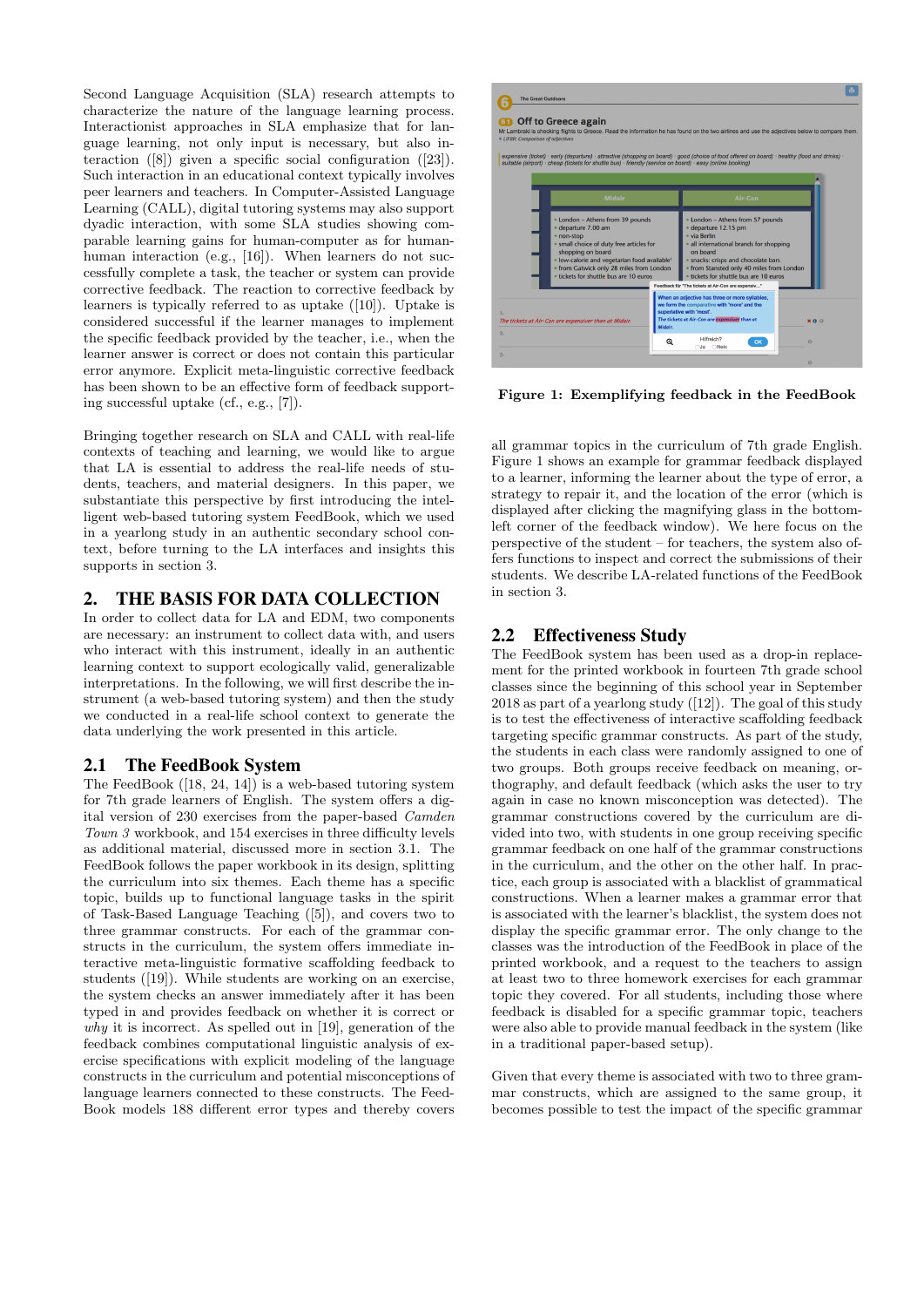feedback before and after each theme. The first complete analysis we conducted ([\[12\]](#page-6-0)) is based on the performance of 205 students working through the second theme of the workbook, using a pretest/posttest design. The grammar topics focused on in that theme are comparatives, conditional clauses, and relative clauses. The analysis shows that the learners who received the specific scaffolded feedback by the system for those grammar topics improved significantly more on the posttest, learning 62% more, compared to those who did not (Cohen's  $d = 0.56$ ). The study thus supports the effectiveness of a computer-based interactive scaffolding system for language learning with substantial ecological validity given the fully authentic school setting.

## <span id="page-2-0"></span>3. LEARNING ANALYTICS IN FEEDBOOK

The primary goal of LA is to enable humans to make informed decisions when presented with educational data ([\[21\]](#page-6-2)). Visualization plays an important role in making data interpretable. For this reason, we describe a subset of the LA functionality implemented in the FeedBook and currently in use by students, teachers, and material designers. We motivate the implementation of each interface by stating which questions the interface answers for the respective user group.

#### <span id="page-2-1"></span>3.1 Student Perspective on Learner Model

For students, the most important questions in the educational context are: What have I learned? How well have I mastered a concept? Where should I go next to overcome misconceptions, address gaps in knowledge, or progress through new material?

In order to address these needs, we implemented an open learner model. The learner model is accessible to students from the start page of the system and provides information about the progress on each of the grammar topics to be acquired according to the 7th grade curriculum. Open learner models, in contrast to closed learner models, present to learners the learning-related information the system has collected about them. Reasons for opening learner models up to the learner are that this fosters the meta-cognition of learners. It gives learners insights into their learning process, supports them in diagnosing areas requiring additional practice, allows individualized navigation in the learning system via suggestions of material, and implements the right of users to know what a system knows about them  $([2, 3])$  $([2, 3])$  $([2, 3])$  $([2, 3])$  $([2, 3])$ .

In order to not overwhelm the user with information, the learner model is organized in a hierarchical way. On the top level, it presents the grammar categories from the curriculum, such as present tense or conditionals. Upon clicking on such a category, the system displays a wind rose chart that, for every specific grammar construction in the selected category, plots the number of times the student used the construction correctly in green and the number of times it was not correctly used but demanded by the task in red. Figure [2](#page-2-2) illustrates this. For every prompt, we know from the computational linguistic analysis of the task specification used in the feedback generation mechanism which grammar construct has to be mastered, in order to answer the prompt correctly. So we can count the number of times a student used a specific grammar construct correctly by looking at which prompts they answered correctly, either at first try, after feedback, or when submitting it to the teacher. For

#### Lernermodell betrachten



<span id="page-2-2"></span>Figure 2: Learner model

errors, we know which form served as the basis for generating an erroneous form, thus we know the linguistic nature of the correct target form for each error and can link an error to a specific target concept. With this graph, students at a glance can identify their diagnosed strengths and weaknesses for a target construct.

If they want to receive more detailed information, they can scroll down and for each of the specific topics displayed in the wind rose chart, they can request more details. As can be seen in the lower half of Figure [2,](#page-2-2) for each competence displayed in the wind rose chart, there is a node that the learner can unfold. In addition to a more fine-grained coloring (green, yellow, red), this competence indicator also shows a 3-way star rating indicating the proportion of uptake that resulted in the correction of a diagnosed error, compared to those cases where a student did not show successful uptake for this construct. Uptake in this scenario is defined according to Lyster and Ranta ([\[10\]](#page-6-12)): if the learner in an attempted repair manages to correct the error targeted by the feedback message, this interaction is counted as successful uptake, independent of whether the answer still contains other errors. It thus serves as a measure of how well this student is able to make use of specific feedback regarding this target construct.

The focus of the screen shot in Figure [3](#page-3-0) illustrates further information that can be requested for each construct. In the top half, students can see how their correct usage and errors developed over time, with each value on the x-axis corresponding to one day since the first time they used the specific construct. In this display, the colors indicate dif-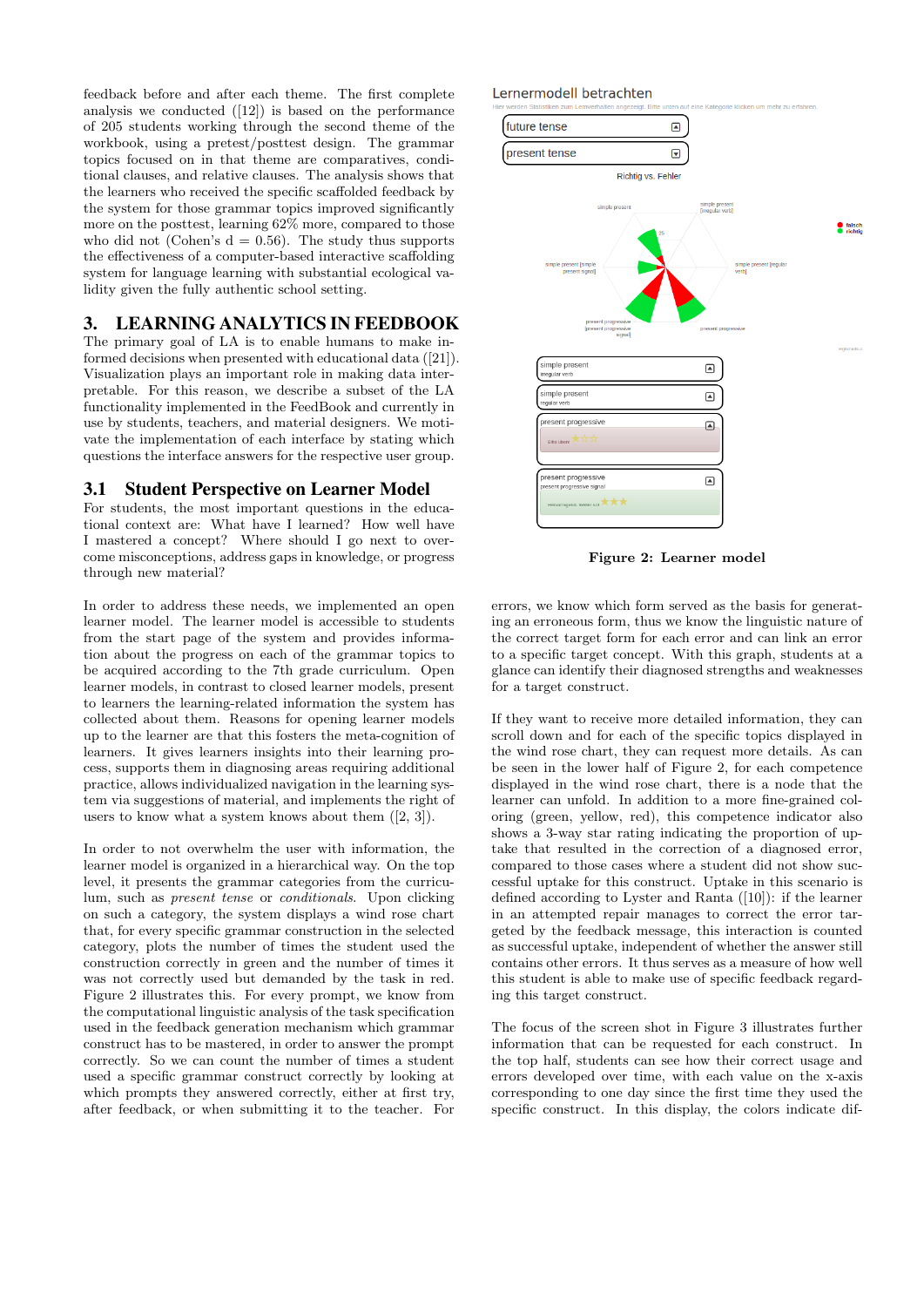

<span id="page-3-0"></span>Figure 3: Temporal development and frequency of misconceptions in learner model

ferent uptake metrics. Green here indicates attempts for this target construct where the correct answer was given at first try. Yellow represents interaction sequences that ultimately resulted in the correct answer but required feedback to reach this state. Red data points are observations where the learner did not reach the correct answer for prompts expecting this target construct to be realized.

In the lower part of Figure [3,](#page-3-0) students see a bar chart that informs them about the frequency of the misconceptions they exhibited for the target construct. For one grammar construct to be acquired, it is possible to make different errors, i.e., linguistically different ways of getting the target form wrong. Students with this perspective have the ability to see their typical/frequent errors for a specific grammar topic.

The learner model that is accessible through the FeedBook interface also supports construct-specific, proficiency-dependent sequencing of exercises. As discussed above in the context of Figure [2,](#page-2-2) each specific grammar concept is visualized as a node that is colored using the usual traffic light color system. The user can unfold the information on this concept further by clicking on the function "suggestions for exercises" below the concept node. In Figure [4,](#page-3-1) the student did this for the simple present concept, which was shown in green,



<span id="page-3-1"></span>Figure 4: Proficiency-appropriate sequencing of material in learner model

showing already good mastery. The system now proposes exercises to the student that target the specific linguistic construct the student selected and are appropriate to the student's current level of proficiency as modelled by the system. In the concrete example, the learner has shown high proficiency in using the simple present, therefore the system suggests exercises at the highest difficulty level (as indicated by the suffix "3" in the exercise titles). Where a learner has demonstrated medium competence (yellow node), the system suggests exercises of level 2, and exercises at level 1 for low competence (red node).

The goal of this approach is to present students with exercises in their Zone of Proximal Development ([\[23\]](#page-6-10)). The system offers 158 exercises at three difficulty levels each that form the basis for this system-recommended automatic sequencing. The classification of the exercises in the three difficulty levels is taken from the publisher's materials. With the help of EDM, based on the performance data from the study, we plan to empirically validate the externally assigned labels of difficulty and revise them were necessary. In the future, this should also make it possible to develop a more general, parametrizable model of task difficulty to support the manual or even automatic generation of tasks at different levels, in the spirit of dynamic difficulty adaptation ([\[15\]](#page-6-21)).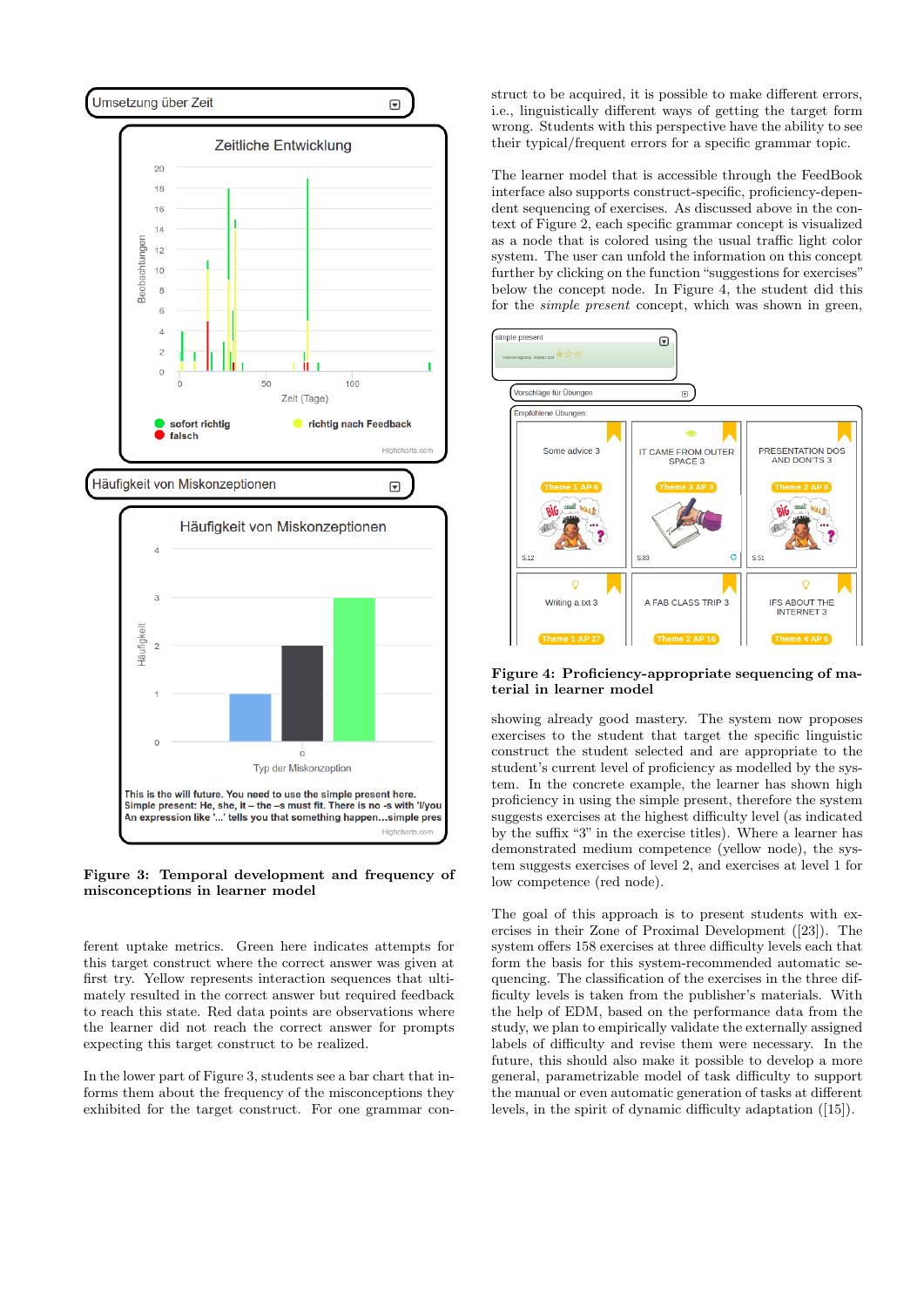In the literature, different approaches have been proposed that extend frequency-based (re)presentations of learner data ([\[4\]](#page-6-22)). The proposals range from user stereotype models to which learners are assigned, via automatic clustering of learners into groups, fuzzy approaches modeling uncertainty, growth models weighting information differently over time, to Bayesian approaches with probabilistic dependencies. For these models the complexity lies in the data aggregation techniques employed. In the approach we are presenting here, a substantial part of the complexity of the learner model in essence is outsourced to the feedback generation method. The information grounded in the complex feedback generation process integrating language, language learning and curriculum expertise ([\[19,](#page-6-18) [24\]](#page-6-15)) supports a comparatively simple frequency-based approach to learner modeling.

#### 3.2 Teacher Perspective on the Class

For teachers, the most important questions in the educational context are: Where are my students in terms of proficiency? What are the constructs they are having problems with, across and in specific exercises?

While aggregated versions of the learner model described in the previous section can address the question regarding the language proficiency, the second question regarding typical errors is starting to be answered in the FeedBook using an interface that allows teachers to see how the students performed on each prompt of an exercise. In the task field performance interface, the teacher can select an exercise and click on any input field, which results in a popup window appearing, such as the one shown in Figure [5.](#page-4-0) At the top, the teacher is presented with a pie chart that lists the different types of errors were committed by their students for



<span id="page-4-0"></span>Figure 5: Prompt-specific learner answer analysis

this input field. In the concrete example, the teacher can see at a glance that the students had most difficulty with the past progressive. Below the pie chart, a teacher can then, for each slice of the pie, see the concrete number of times this error was made (here: 393 times). Upon clicking on the element, they can see the types of student answers that led to this feedback, ranked by decreasing frequency (shown in brackets). The data used as the basis for these visualizations consist of intermediate log data collected while students were working on the exercise. Note that without this interface teachers would be limited in their insights into misconceptions of their students since this interface uses the learning process data, whereas in the submitted exercises the teachers only see the final answer the student submitted after having reacted to the system feedback. Without having to grade homework themselves, this perspective thus allows the teacher to obtain an informed overview of the typical problems student faced while working on the homework, which can serve as basis for discussion in the next class.

# 3.3 Material Designer Perspective on Tasks

For material designers, the most important questions in the educational context are: Do the learners work with an exercise? Is the exercise designed in a way that learners actually benefit from doing the exercise? Is an exercise understandable, too easy, or too hard?

In order to address these questions, we provide perspectives for material designers in FeedBook. For each exercise, material designers can view different metrics aggregating the performance of all users in the system. Figure [6](#page-4-1) illustrates the functionality. In the graph at the top, material designers can see the number of interactions on the x-axis against



<span id="page-4-1"></span>Figure 6: Interaction performance metrics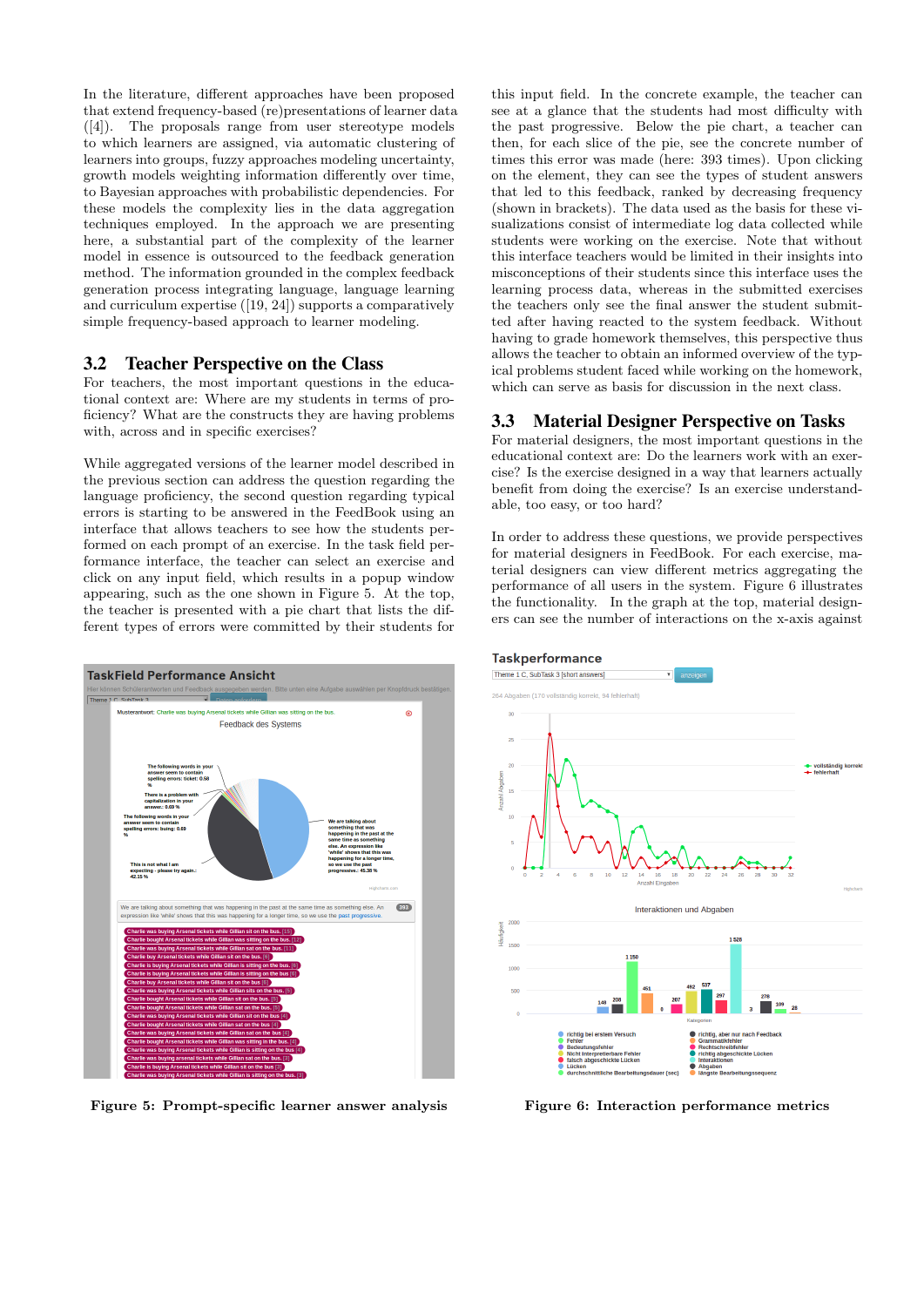| feature                     | description                                   | interpretation                                |
|-----------------------------|-----------------------------------------------|-----------------------------------------------|
| correct at first try        | number of instances students filled in a cor- | previous knowledge                            |
|                             | rect answer at their first attempt            |                                               |
| errors                      | number of diagnosed errors                    | misconceptions                                |
| incorrect answers           | number of answers submitted to teacher with   | cases where the system was unable to lead to  |
|                             | errors                                        | a correct solution                            |
| correct answers             | number of answers submitted to teacher with-  | previous knowledge or successful uptake       |
|                             | out errors                                    |                                               |
| interactions                | total number of interactions with feedback    | number of times learners requested feedback   |
|                             | mechanism                                     |                                               |
| submissions                 | number of submission to teachers by students  | size of data set underlying visualization     |
| gaps                        | number of gaps filled out                     | coverage of learner submission for task       |
| average time                | average time taken by learners for exercise   | time on task                                  |
| correct only after feedback | number of prompts where feedback led to cor-  | number of cases where system feedback was     |
|                             | rect solution (uptake)                        | effective                                     |
| default feedback            | learner answers with no associated diagnosis  | lack of coverage of specific system feedback  |
| meaning errors              | diagnosed missing or additional information   | semantic misunderstandings                    |
| grammar errors              | diagnosed grammatical misconceptions          | morphological or syntactic misunderstand-     |
|                             |                                               | ings                                          |
| spelling errors             | diagnosed misspellings                        | orthographic misunderstandings                |
| longest sequence            | maximum number of steps for prompt            | perseverance of learners for reaching correct |
|                             |                                               | answers                                       |
|                             |                                               |                                               |

<span id="page-5-0"></span>Table 1: Uptake metrics presented to material designers

the number of submissions on the y-axis. Each data point thus represents how many students submitted an exercise after that many interactions. Furthermore, each point is either green or red. Green indicates that the submission only contained correct answers, whereas red means that one or more learner answers contained a form that was not identical to a target answer. The vertical grey bar in the figure indicates the number of answers required to complete this exercise. To the left of the grey bar, there are only red data points since it is not possible to submit an exercise without having filled all answer slots. To the right of the grey line, the graph for this exercise shows the green line generally above the red line. This indicates that this exercise is well-designed for this learner population in that learners do not get it right immediately, but after interacting with the system more learners succeed in submitting correct answers than incorrect ones.

Below the interaction performance line chart in Figure [6,](#page-4-1) material designers can see a bar chart displaying uptake analytics. The diagram visualizes the metrics characterized in Table [1](#page-5-0) for the selected exercise. These metrics describe the proportion of different types of errors (grammar/meaning/spelling/other) as well as the effectiveness of feedback as reflected in uptake (i.e., whether learners were able to reach a correct answers after feedback). Other measures provide insights into learner motivation, as reflected in the longest interaction sequence or the average time on task. As a next step, we plan to use such data as input to educational data mining algorithms clustering exercises by learner performance, and to cluster learners into learner groups based on the profiles extracted for individual learners.

In addition to the performance line chart and the uptake analytics, material designers have access to a pie chart with typical errors (cf. Figure [5\)](#page-4-0), but with data from all users (in anonymous form), rather than those in a specific class.

# 4. CONCLUSIONS AND FUTURE WORK

We illustrated how different perspectives on learner and interaction data made accessible by different user interfaces can help address demands of students (with a learner model), teachers (with a view of typical errors), and material designers (with a view on general user performance). The LA functions provide insights into the learning process based on interaction data representing incremental learner steps. Without these functions, learners, teachers and material designers would lack important information that is not available when only the student submissions as final product are available.

Future work planned in terms of system development includes implementing improved proficiency-dependent sequencing of materials taking into account the learner's competence for all grammar constructs rather than just the currently focused on. We also plan to improve the interface side, where instead of requiring learners to navigate through different grammar constructs, the system could automatically combine the evidence and simply provide a user interface element "next exercise". We also plan to generally improve the accessibility of the learner model. We are also considering extending the learner model in the directions argued for in [\[1\]](#page-6-23). This would allow us to not only model language misconceptions but also to what extent a learner is capable of completing tasks requiring specific strategies. Furthermore, we look forward to continuing the discussion with the teachers using the system so that the learning analytics functions address actual real-life needs. One envisaged extension is an aggregated perspective on the learner models of all students in class to diagnose trends in their competence and misconceptions across tasks.